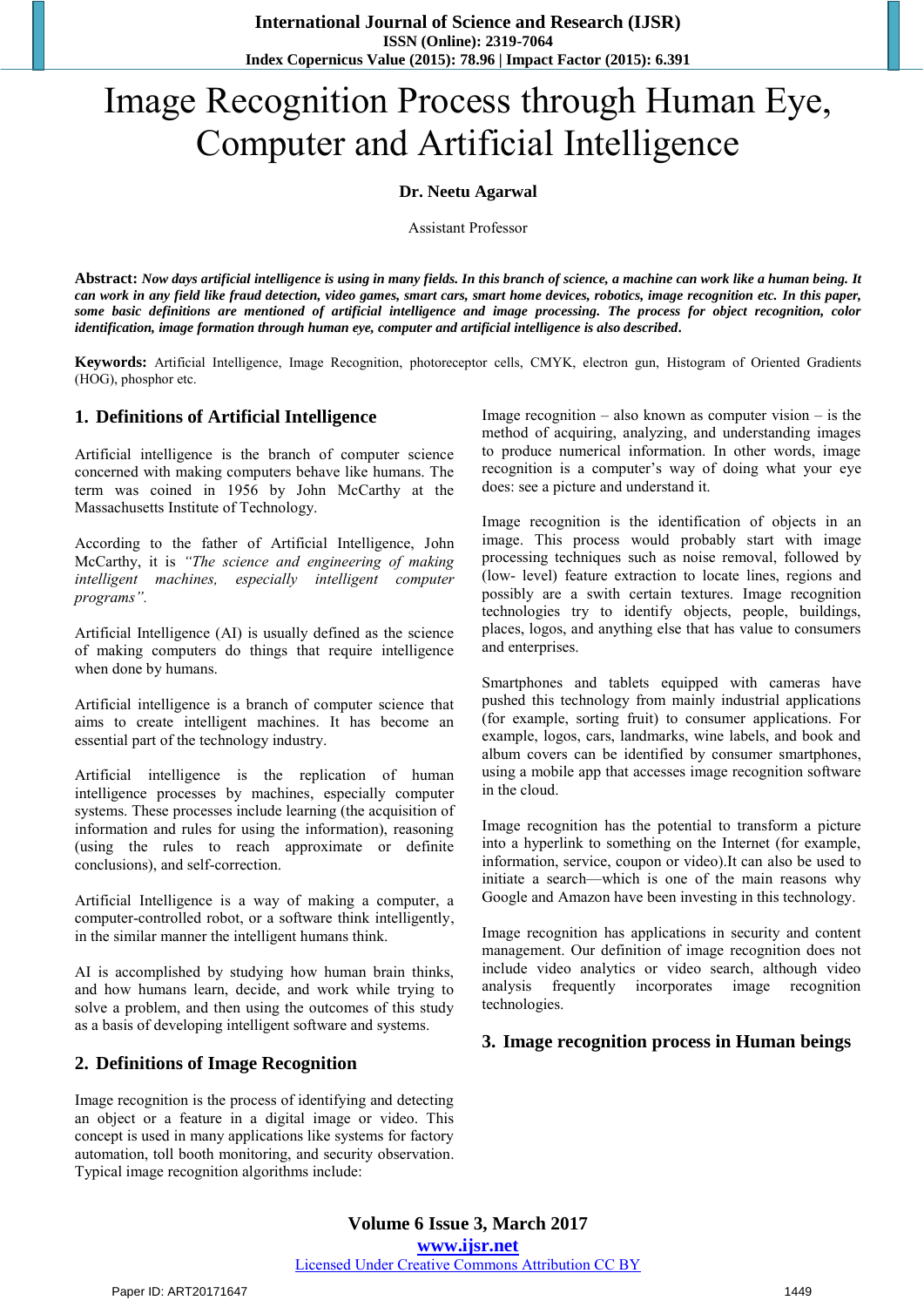

The neural mechanisms of visual perception offer rich insight into how the brain handles such computationally complex situations.

Visual perception begins as soon as the eye focuses light onto the retina, where it is absorbed by a layer of photoreceptor cells. These cells convert light into electrochemical signals, and are divided into two types, rods and cones, named for their shape. Rod cells are responsible for our night vision, and respond well to dim light. Rods are found mostly in the peripheral regions of the retina, so most people will find that they can see better at night if they focus their look just off to the side of whatever they are observing.

Cone cells are concentrated in a central region of the retina called the fovea; they are responsible for high acuity tasks like reading, and also for color vision. Cones can be subcategorized into three types, depending on how they respond to red, green, and blue light. In combination, these three cone types enable us to perceive color.

Signals from the photoreceptor cells pass through a network of interneurons in the second layer of the retina to ganglion cells in the third layer. The neurons in these two retinal layers exhibit complex receptive fields that enable them to detect contrast changes within an image; these changes might indicate edges or shadows. Ganglion cells gather this information along with other information about color, and send their output into the brain through the optic nerve.

We can only see 3 colors! Inside our eyes, the images we see pass through the lens and focus onto the retina. The retina is covered with special cells, which are sensitive to light. These cells come in three types: Red sensitive, Blue sensitive and Green sensitive. Everything we see is gathered as a collection (like a grid! again we have a grid) of red, green and blue information. This information is sent back to our wonderful brain where it is interpreted. By analyzing the strength of the red, green and blue signals from the eyes, the brain creates our perception of images and all the colors of the rainbow.



This happens continuously and in our brain and our brain is one SUPER computer!

## **4. Image recognition process in Computer**

**Digital Image** is often used to describe a computer generated image.Digital is referring to the two digits of the binary number system...0 and 1. Each binary number is called a "bit".All the information and commands used within a computer are expressed in this binary number system. Computers may offer higher forms of notation such as our alphabet and the decimal numbers, but they are first stored as combinations of 0s and 1s.A group of eight bits is called a "byte". It might look like this: 01100111. If you add up all the possible combinations of eight 0s and 1s you will arrive at the number 256. This is  $2<sup>8</sup>$ . If we assign more bits to each pixel, we can get more colors out of every pixel.

Every bit doubles the number of colors: 1-bit describes 2 colors, 2-bit describes 4 colors, 3-bit describes 8 colors, 4-bit describes 16 colors...and so on. Our computers usually work with of 8-bits of data. This gives 256 colors, or levels of gray tones.

The RGB or CMYK (Cyan, Magenta, Yellow, Key (black)) channels in Photoshop are not necessarily a "color"; they are data, which displays in a channel as a gray image and will be translated to color only when interpreted by an output device - monitors, printers or printing processes.Photoshop channels in addition to the image channels are used as masking or selection tools.The pixels in a mask channel can be instructed to apply an effect on image pixels at the same raster location. Computer pictures are really information, describing tones or colors. This is stored in a file similar to a spread sheet.

Let's look at a computer picture.



**Volume 6 Issue 3, March 2017 www.ijsr.net** Licensed Under Creative Commons Attribution CC BY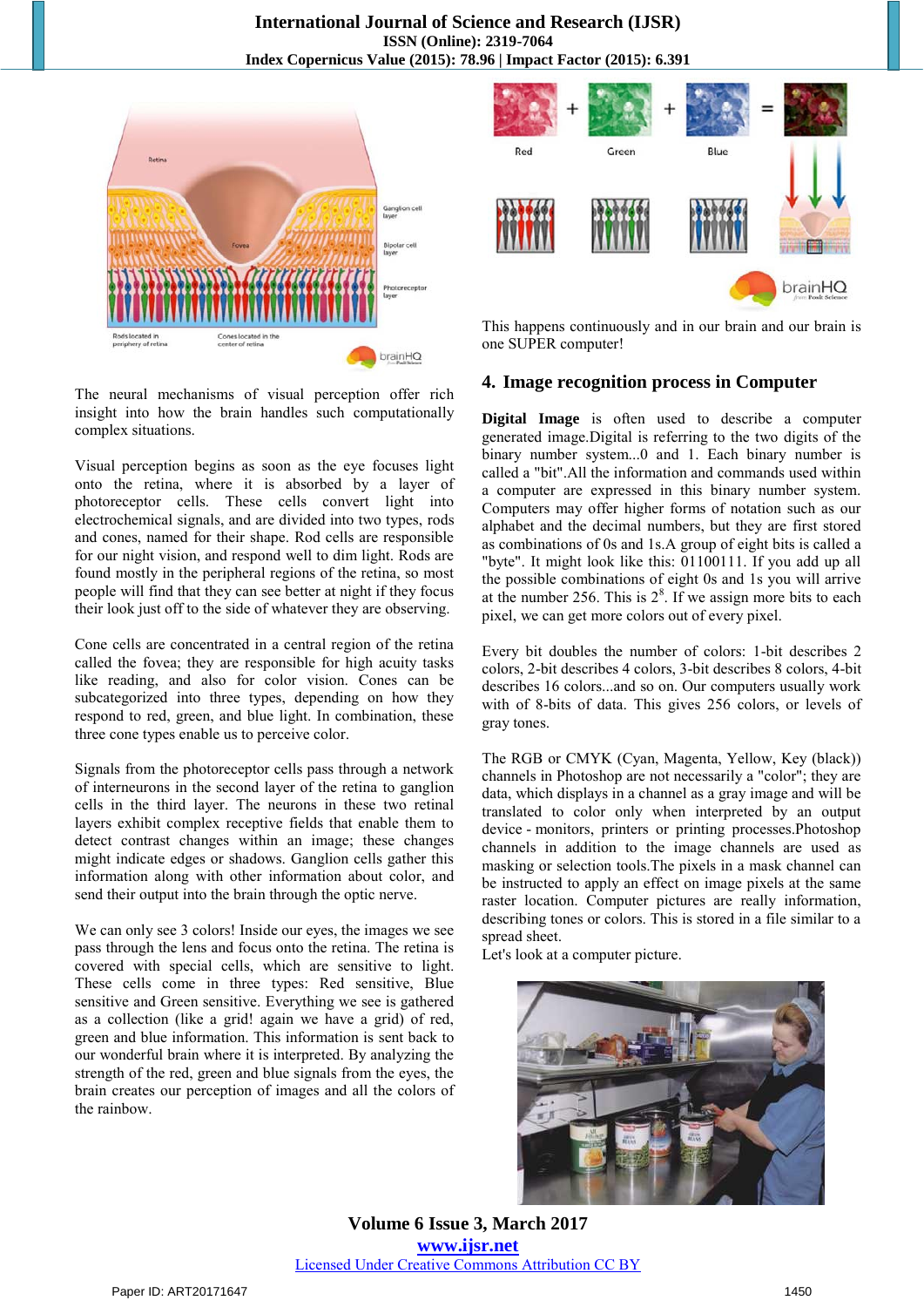This picture is really a grid with 400 squares across and 257 down.

Now take a look at an extreme close-up of the red logo on the can of beans...



Look, it's really row after row of little squares. These squares are the most basic building blocks of any computer graphic; they are called PICTURE ELEMENTS...PIXELS, for short.

Each and every one of this photo's pixels is recorded in the computer file. The file has the location, or address, of each pixel on the grid (440 x 257 squares) and the description of the color of each pixel.

Bitmapped image is a term that comes from this "map" of pixels. Below is a small portion of the map of a 24-bit image.

|                              | R:246 R:180                    | R:246                   | <b>R:59</b>             | R:221                   | R:221                   | <b>R:221</b>             |
|------------------------------|--------------------------------|-------------------------|-------------------------|-------------------------|-------------------------|--------------------------|
|                              | 6:227G:156                     | G:227                   | l G:49                  | G:185                   | G:185 I                 | G:185                    |
|                              | B:234 B:165                    | <b>B:234</b>            | B:53                    | B:199                   | B:199                   | <b>B:199</b>             |
| <b>R:180</b>                 | <b>R:32</b>                    | <b>B:112</b>            | R:143                   | <b>R:59</b>             | R:180                   | <b>R:255</b>             |
| 6:156                        | G:32                           | G:112                   | 6:143                   | G:49                    | G:156                   | 6:204                    |
| B:165                        | <b>B:32</b>                    | B:112                   | B:143                   | <b>B:53</b>             | B:165                   | <b>B:204</b>             |
| <b>R:89</b>                  | R:64                           | <b>R:158</b>            | R:143                   | R:64                    | R:89                    | <b>B:255</b>             |
| 6:74                         | G:64                           | G:40                    | G:143                   | G:64                    | 6:74                    | G:204                    |
| <b>B:80</b>                  | B:64                           | <b>B:32</b>             | B:143                   | <b>B:64</b>             | B:80                    | <b>B:204</b>             |
| <b>R:89</b>                  | R:143                          | R:191                   | R:180                   | <b>R:45</b>             | R:133                   | R:221                    |
| 6:74                         | 6:143                          | G:191                   | 6:156                   | 6:41                    | 6:111                   | 6:185                    |
| <b>B:80</b>                  | B:143                          | B:191                   | B:165                   | <b>B:42</b>             | B:119                   | B:199                    |
| <b>R:221</b>                 | <b>R:59</b>                    | R:64                    | R:32                    | R:180                   | R:221                   | <b>R:221</b>             |
| 6:185                        | 6:49                           | 6:64                    | 6:32                    | 6:156                   | 6:185                   | 6:185                    |
| <b>B:199</b>                 | <b>B:53</b>                    | B:64                    | B:32                    | <b>B:165</b>            | B:199                   | B:199                    |
| <b>B:221</b><br><b>B:199</b> | R:221<br>6:185 6:185<br> B:199 | R:221<br>G:185<br>B:199 | R:221<br>G:185<br>B:199 | R:221<br>G:185<br>B:199 | R:221<br>G:185<br>B:199 | R:221<br>G:185<br> B:199 |
| <b>R:221</b>                 | R:221                          | R:221                   | R:221                   | R:221                   | R:221                   | R:221                    |
|                              | 6:185 6:185                    | 6:185                   | 6:185                   | G:185                   | G:185                   | 6:185                    |
|                              | B:199 B:199                    | B:199                   | B:199                   | <b>B:199</b>            | B:199                   | B:199                    |

This is a huge amount of information and that is why graphics files are so large.

# **5. How does the Monitor do it?**

The monitor uses an electron gun to shoot a stream of electrons (electricity) onto a chemical called a phosphor. When electrons strike a phosphor, the phosphor glows, sending off light. The phosphors come in three types; one emits Red light, one emits Green and one emits Blue. They are like tiny colored light bulbs, each on its own dimmer switch.

Now it gets tricky. To create a full screen image the electron gun is swept across the screen horizontally, row by row from top to bottom. It must do this cycle very quickly and repeat itself to keep those phosphors lit up. This cycling speed is what is called the refresh rate. This is usually around 75 times a second, or 75Hz.

The phosphors are arranged in a pattern and a very thin metal mask is used to define the pattern precisely. Below is a close-up of monitor (this is a very old non-multiscan model, so the pattern is very simple).



The light and dark tones are created by varying the amount of electricity the electron gun shoots at each pixel. The more electrons the brighter the color. The brightest area around the lettering is what you would see as white when you look at the screen. Because they are too small for our eyes to separate, the red, green and blue lights are seen as white when they reach our brains.

Red, green and blue are called the "Additive Primary Colors" because they form white light when added together. Here is an even closer view.



Each of those triangular clusters of a red, green and blue dot is the method your monitor uses to describe each of those pixels we saw above in the can of green beans photo. A square pixel is displayed by a 3-color cluster of phosphor dots on the monitor.

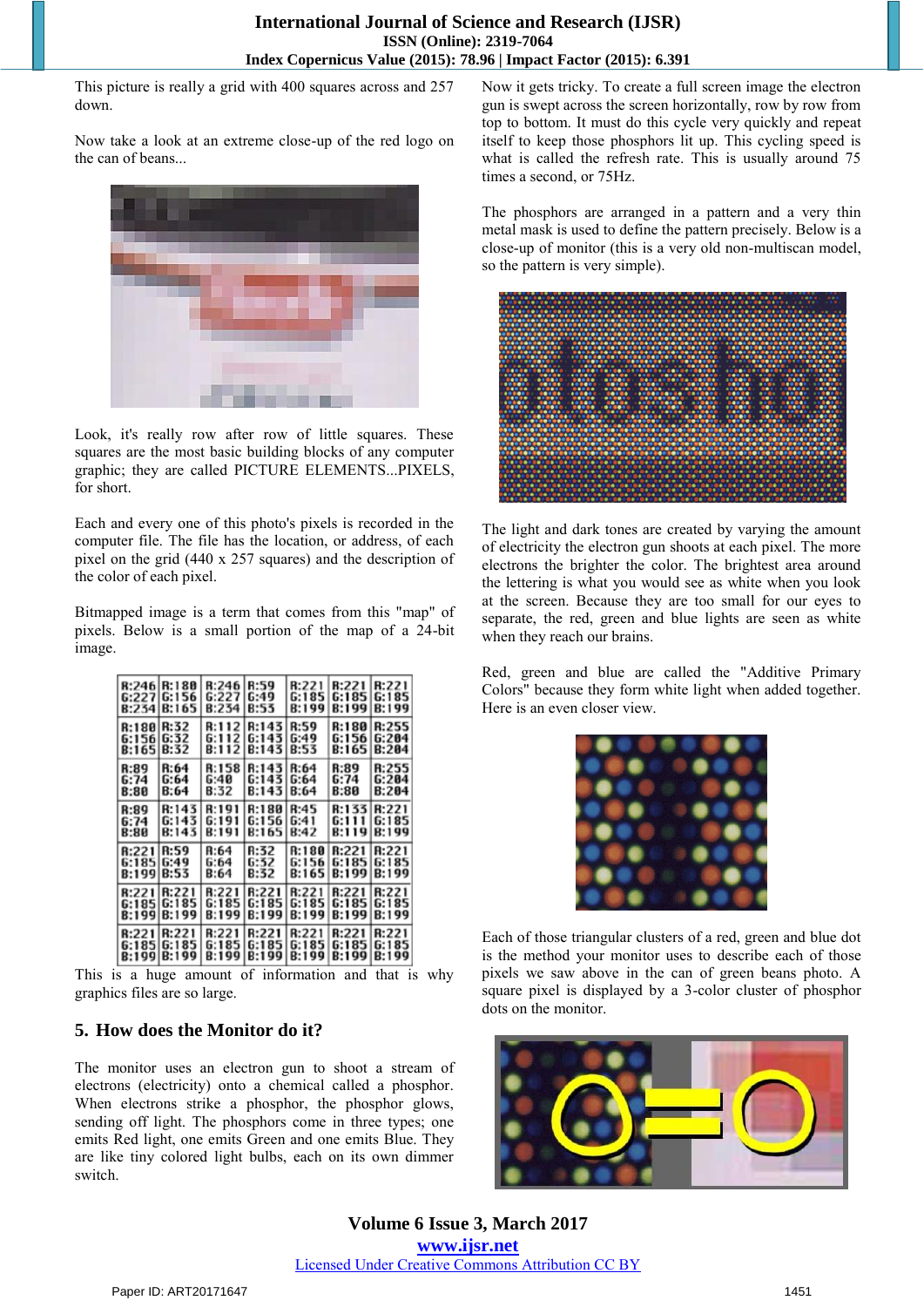## **International Journal of Science and Research (IJSR) ISSN (Online): 2319-7064 Index Copernicus Value (2015): 78.96 | Impact Factor (2015): 6.391**

Suppose monitor is set to display 800 pixels wide and 600 pixels tall. The electron gun knows how many electrons to shoot at every red, green and blue dot on the screen. The beam of electrons zips across the rows of dots, lighting up the phosphors. It goes line-by-line, top to bottom shooting 800 red, 800 green and 800 blues dots on every line. It does each of the 600 rows to cover the screen. The phosphors only glow for an instant, so the electron gun shoots the entire screen 75 times every second to keep the image bright.

By the way, the electron gun is a stream of electrons which pass by a set of electromagnets which deflect the stream. The variance in the magnets is what moves the beam from side to side and up and down. This all happens in a vacuum inside the picture tube of your monitor.

## **6. Image recognition with Artificial Intelligence**

#### **Image Recognition**

An image recognition algorithm takes an image ( or a patch of an image ) as input and outputs what the image contains. In other words, the output is a class label ( e.g.  $-eat$ <sup>"</sup>,  $-dog$ <sup>"</sup>, ―table‖ etc. ). How does an image recognition algorithm know the contents of an image ? Well, you have to train the algorithm to learn the differences between different classes. If you want to find cats in images, you need to train an image recognition algorithm with thousands of images of cats and thousands of images of backgrounds that do not contain cats. Needless to say, this algorithm can only understand objects / classes it has learned.

To simplify things, in this post we will focus only on twoclass (binary) classifiers. You may think that this is a very limiting assumption, but keep in mind that many popular object detectors ( e.g. face detector and ordinary detector ) have a binary classifier under the hood. E.g. inside a face detector is an image classifier that says whether a patch of an image is a face or background.

#### **Anatomy of an Image Classifier**

The following diagram illustrates the steps involved in a traditional image classifier.



Interestingly, many traditional computer vision image classification algorithms follow this pipeline, while Deep Learning based algorithms bypass the feature extraction step completely. Let us look at these steps in more details.

## **Step 1: Preprocessing**

Often an input image is pre-processed to normalize contrast and brightness effects. A very common preprocessing step is to subtract the mean of image intensities and divide by the standard deviation. Sometimes, gamma correction produces slightly better results. While dealing with color images, a color space transformation ( e.g. RGB to LAB color space ) may help get better results.

As part of pre-processing, an input image or patch of an image is also cropped and resized to a fixed size. This is essential because the next step, feature extraction, is performed on a fixed sized image.

## **Step 2: Feature Extraction**

The input image has too much extra information that is not necessary for classification. Therefore, the first step in image classification is to simplify the image by extracting the important information contained in the image and leaving out the rest. For example, if you want to find shirt and coat buttons in images, you will notice a significant variation in RGB pixel values. However, by running an edge detector on an image we can simplify the image. We can still easily distinguish the circular shape of the buttons in these edge images and so we can conclude that edge detection retains the essential information while throwing away non-essential information. The step is called**feature extraction**. In traditional computer vision approaches designing these features are crucial to the performance of the algorithm. Turns out we can do much better than simple edge detection and find features that are much more reliable. In our example of shirt and coat buttons, a good feature detector will not only capture the circular shape of the buttons but also information about how buttons are different from other circular objects like car tires.

Some well-known features used in computer vision are Haar-like features introduced by Viola and Jones,Histogram of Oriented Gradients (HOG), Scale-Invariant Feature Transform (SIFT), Speeded Up Robust Feature (SURF) etc. As a concrete example, let us look at feature extraction using Histogram of Oriented Gradients ( HOG ).

## **7. Histogram of Oriented Gradients (HOG)**

A feature extraction algorithm converts an image of fixed size to a feature vector of fixed size. In the case of pedestrian detection, the HOG feature descriptor is calculated for a 64×128 patch of an image and it returns a vector of size 3780. Notice that the original dimension of this image patch was  $64 \times 128 \times 3 = 24,576$  which is reduced

**Volume 6 Issue 3, March 2017 www.ijsr.net** Licensed Under Creative Commons Attribution CC BY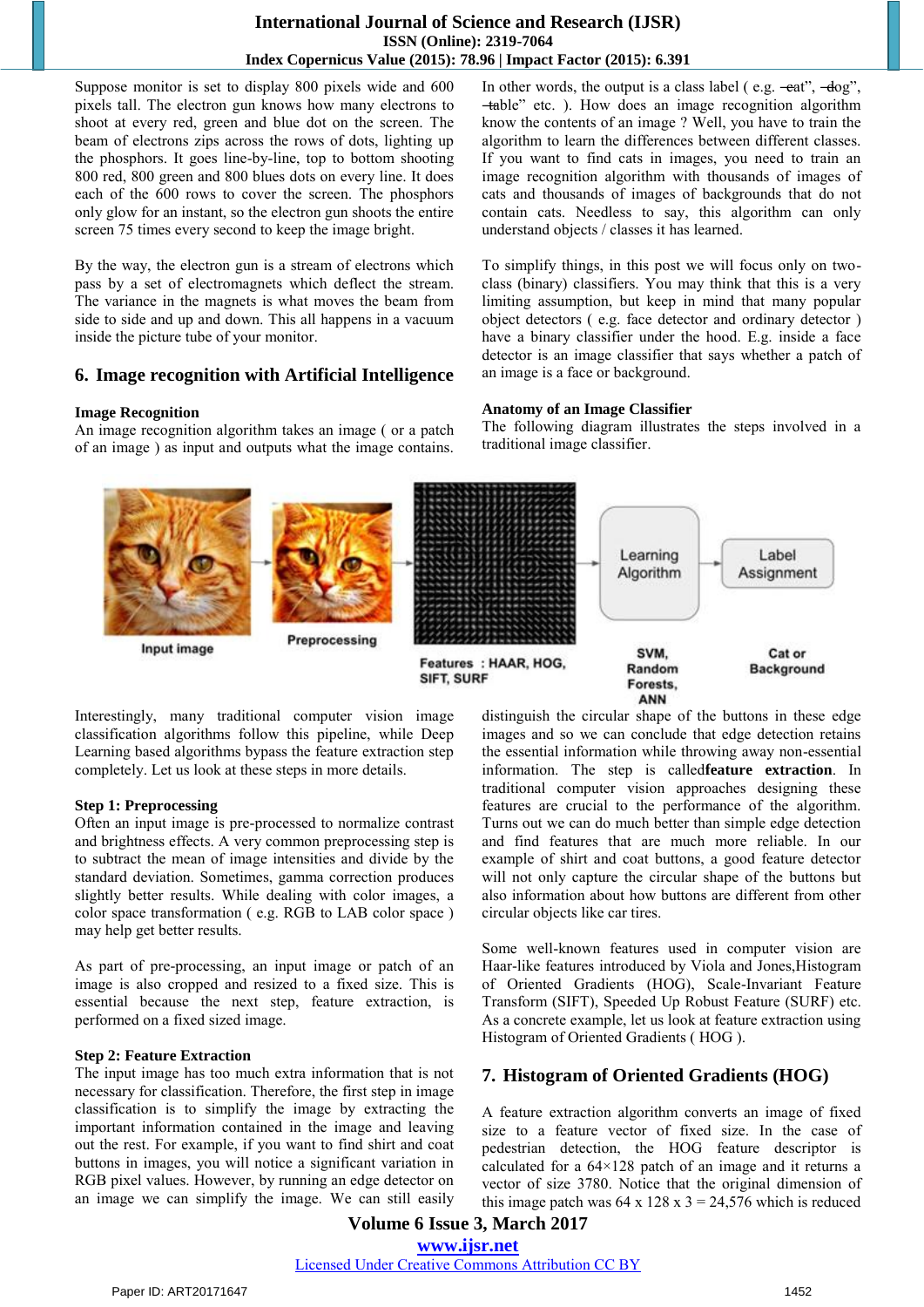to 3780 by the HOG descriptor. HOG is based on the idea that local object appearance can be effectively described by the distribution (histogram) of edge directions (oriented gradients). The steps for calculating the HOG descriptor for a 64×128 image are listed below.

1) **Gradient calculation** : Calculate the x and the y gradient images,  $g_{\text{rand}} g_y$ , from the original image. This can be done by filtering the original image with the following kernels.



Using the gradient images  $g_{\text{rand}} g_y$ , we can calculate the magnitude and orientation of the gradient using the following equations.

$$
g = \sqrt{g_x^2 + g_y^2}
$$

$$
\theta = \arctan{\frac{g_y}{g_x}}
$$

The calculated gradients are —unsigned" and therefore  $\theta$ is in the range 0 to 180 degrees.

- 2) **Cells**: Divide the image into 8×8 cells.
- 3) **Calculate histogram of gradients in these 8×8 cells** : At each pixel in an  $8\times 8$  cell we know the gradient ( magnitude and direction ), and therefore we have 64 magnitudes and 64 directions — i.e. 128 numbers. Histogram of these gradients will provide a more useful and compact representation. We will next convert these 128 numbers into a 9-bin histogram ( i.e. 9 numbers ). The bins of the histogram correspond to gradients directions 0, 20, 40 … 160 degrees. Every pixel votes for either one or two bins in the histogram. If the direction of the gradient at a pixel is exactly 0, 20, 40 … or 160 degrees, a vote equal to the magnitude of the gradient is cast by the pixel into the bin. A pixel where the direction of the gradient is not exactly 0, 20, 40 … 160 degrees splits its vote among the two nearest bins based on the distance from the bin. E.g. A pixel where the magnitude of the gradient is 2 and the angle is 20 degrees will vote for the second bin with value 2. On the other hand, a pixel with gradient 2 and angle 30 will vote 1 for both the second bin (corresponding to angle 20 ) and the third bin ( corresponding to angle 40 ).
- 4) **Block normalization**: The histogram calculated in the previous step is not very robust to lighting changes. Multiplying image intensities by a constant factor scales the histogram bin values as well. To counter these effects we can normalize the histogram  $-$  i.e. think of the histogram as a vector of 9 elements and divide each element by the magnitude of this vector. In the original HOG paper, this normalization is not done over the  $8\times8$ cell that produced the histogram, but over 16×16 blocks. The idea is the same, but now instead of a 9 element vector you have a 36 element vector.
- 5) **Feature Vector**: In the previous steps we figured out how to calculate histogram over an 8×8 cell and then normalize it over a 16×16 block. To calculate the final

feature vector for the entire image, the 16×16 block is moved in steps of 8 ( i.e. 50% overlap with the previous block ) and the 36 numbers ( corresponding to 4 histograms in a 16×16 block ) calculated at each step are concatenated to produce the final feature vector.

### **What is the length of the final vector?**

The input image is  $64 \times 128$  pixels in size, and we are moving 8 pixels at a time. Therefore, we can make 7 steps in the horizontal direction and 15 steps in the vertical direction which adds up to 7 x 15 = 105 steps. At each step we calculated 36 numbers, which makes the length of the final vector  $105 \times 36 = 3780$ .

#### **Step 3: Learning Algorithm For Classification**

Before a classification algorithm can do its magic, we need to train it by showing thousands of examples of cats and backgrounds. Different learning algorithms learn differently, but the general principle is that learning algorithms treat feature vectors as points in higher dimensional space, and try to find planes / surfaces that partition the higher dimensional space in such a way that all examples belonging to the same class are on one side of the plane / surface. To simplify things, let us look at one learning algorithm called Support Vector Machines (SVM) in some detail.

#### **How does Support Vector Machine ( SVM ) Work For Image Classification?**

Support Vector Machine ( SVM ) is one of the most popular supervised binary classification algorithm. Although the ideas used in SVM have been around since 1963, the current version was proposed in 1995 by **Cortes** and **Vapnik**. Visualizing higher dimensional space is impossible, so let us simplify things a bit and imagine the feature vector was just two dimensional.



In our simplified world, we now have 2D points representing the two classes (e.g. cats and background). In the image above, the two classes are represented by two different kinds of dots. All black dots belong to one class and the white dots belong to the other class. During training, we provide the algorithm with many examples from the two classes. In other words, we tell the algorithm the coordinates of the 2D dots and also whether the dot is black or white.

Different learning algorithms figure out how to separate these two classes in different ways. Linear SVM tries to find the best line that separates the two classes. In the figure above, H1, H2, and H3 are three lines in this 2D space. H1 does not separate the two classes and is therefore not a good

**Volume 6 Issue 3, March 2017 www.ijsr.net** Licensed Under Creative Commons Attribution CC BY